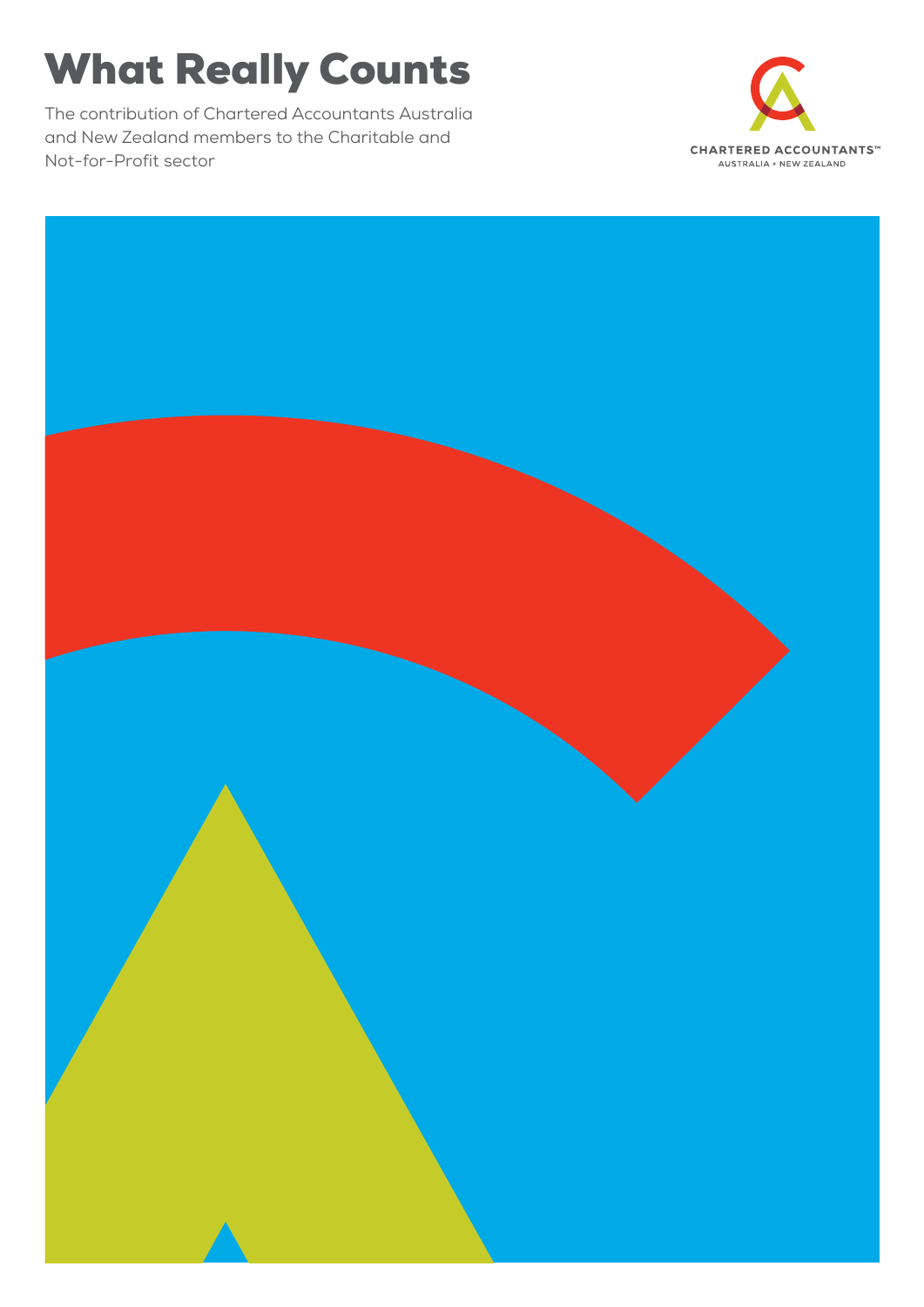## **Contents**

| Summary                      | 3  |
|------------------------------|----|
| Introduction                 |    |
| Overview                     | 5. |
| The contribution of members  | 6  |
| The contribution of CA firms | 12 |
| Document data                |    |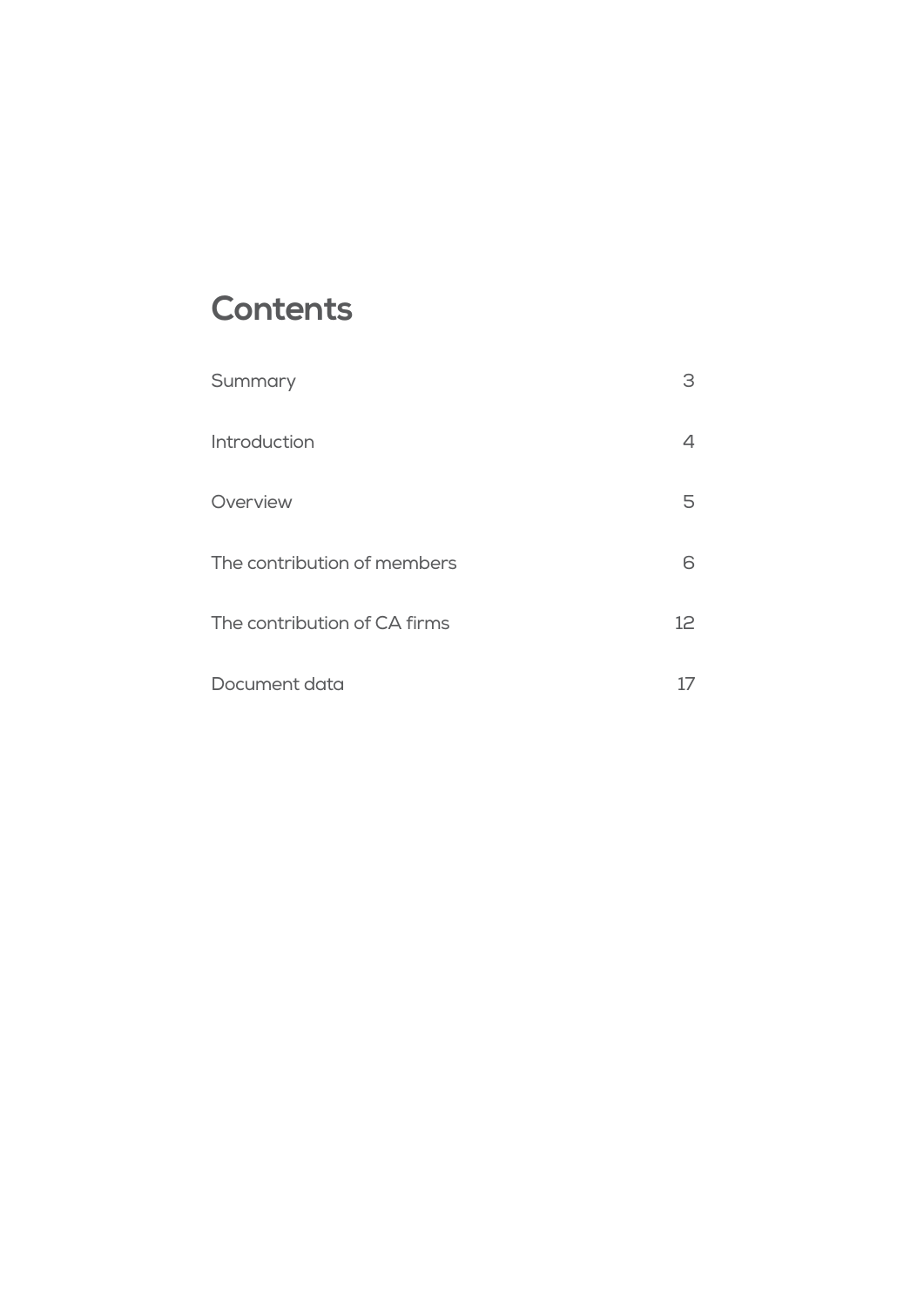## **Summary**

## **In May 2016 Chartered Accountants Australia and New Zealand started a research programme to collect and compile information on the contribution of our members to the Not-for-Profit (NFP) and Charitable sector.**

To date, little has been known about the nature and extent of members' pro bono and skills-based volunteering.

Online surveys of members in Australia and New Zealand were held between May and July 2016. Two surveys were conducted: an individual member survey and one for Chartered Accountant (CA) firms.

The surveys have given us hard data on members' and CA firms' contributions during the 2015 calendar year, and provide a solid basis on which we can consider ways to support members.

#### **What members are saying…**

Respondents to the survey donated over 40,000 days in support of Not-for-Profit organisations in 2015.

This averaged 3.2 hours of time and skills donated per survey respondent per week

These contributions were long term, with many members reporting they had maintained a relationship with a particular NFP for over a decade.

The nature of the support given extended beyond traditional accounting services to mentoring, governance and risk management.

The types of organisations our members supported were across the NFP sector, but sporting and cultural organisations dominated.

Members' contributions had been increasing over the previous couple of years and they intended to continue this into 2016.

## **What CA firms are saying…**

The primary motivation driving involvement in the NFP sector was altruistic; the vast majority simply want to assist community organisations and feel they have a professional obligation to provide pro bono services.

Firms cited a lack of time as the main obstacle preventing them from doing pro bono work.

Australian and New Zealand CA firms identified a number of ways we, as their membership body, could help them contribute more to the NFP sector.

### **Summary of survey findings**

Members want us to:

- provide a location-based volunteer-matching service
- advocate for efficient and effective accounting standards, regulations and guidelines
- maintain an up-to-date and resource-rich website
- improve channels of communication
- provide, via the website, short and focused webinars or materials relating to specific issues that can be readily absorbed
- offer cost-effective and relevant training
- consider skilled volunteer work as a way to meet Continuing Professional Development (CPD) requirements.

What CA firms want from us:

- develop resources to support mentoring skills
- provide support for NFP governance, NFP board skills development and NFP financial management
- provide free or cost-effective training for firms offering pro bono services.

This report is divided into two sections, each dealing with the responses and findings of the two surveys:

- individual member survey
- CA firms' surveys.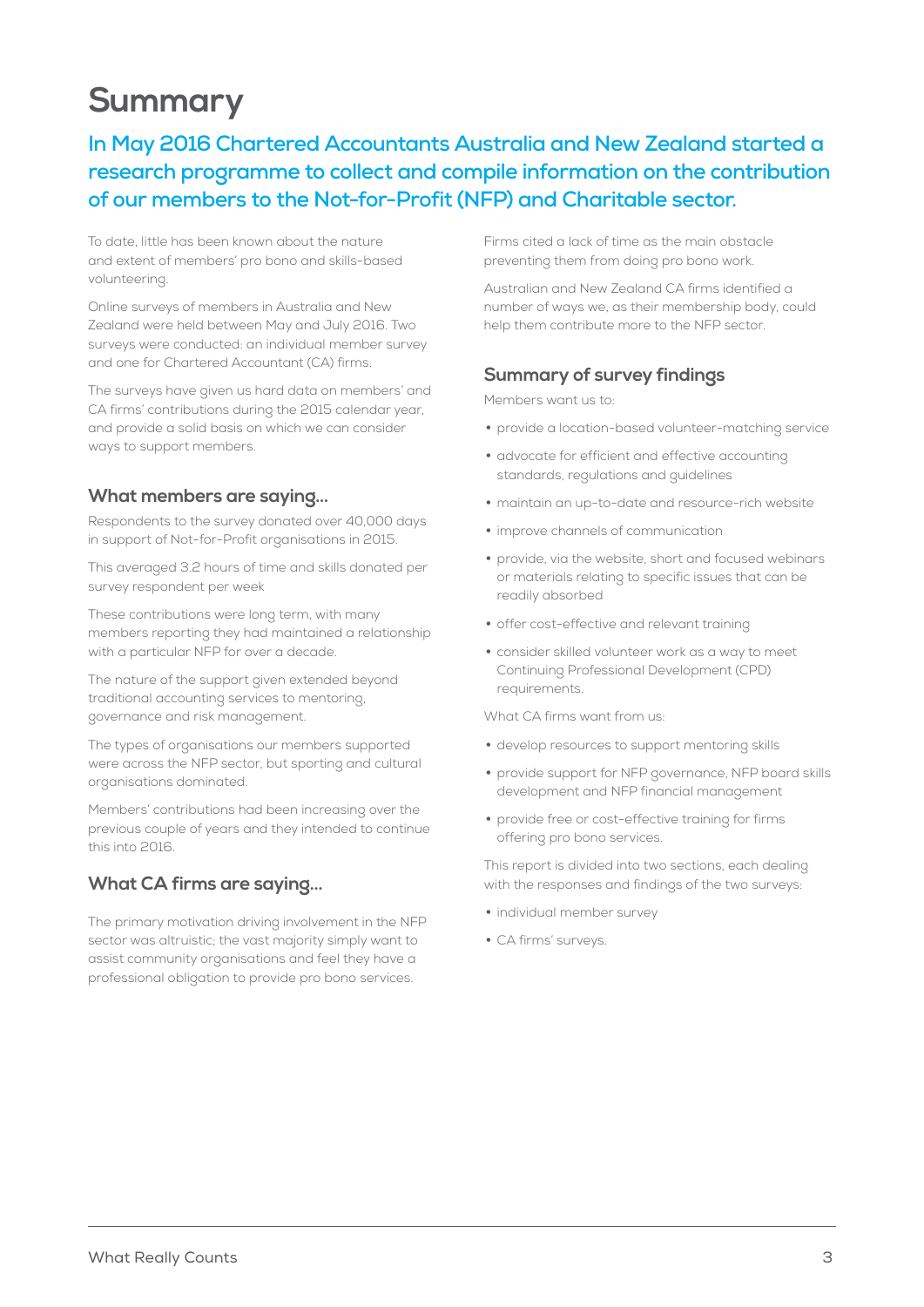## **Introduction**

## **Keep up the good work**

In my travels as president I'm constantly impressed by the amount of volunteering and pro bono work undertaken by my fellow members, supporting the good causes that help bind our communities.

This volunteering ranges from serving a local charity or sports club through to being on the boards of national charities, often utilising their accounting and governance skills. I've been involved in charity work for many years, with a school, a community football and netball association and a few health Not-for-Profit organisations. I find it incredibly rewarding and I know it helps.

Till now we've only had anecdotal evidence of the extent of, and motivations for, these often invaluable activities.

The What Really Counts survey fills that gap.

It shows our members contribute a great deal of time to NFP organisations – an average of more than three hours a week, based on the survey.

And they do it because they just want to help – to do their bit.

In What Really Counts, members also told us how Chartered Accountants Australia and New Zealand can help them to better help NFPs and other organisations in the Charitable sector.



During 2017 we will be rolling out resources to improve on the already excellent work members are doing in their communities.

Volunteering is a commitment of your time, but it is a rewarding one. Keep up the good work.

And if you are not already involved with an NFP, have a look.

#### **Darren Scammell**

President, Chartered Accountants Australia and New Zealand

## **About Chartered Accountants ANZ**

Chartered Accountants Australia and New Zealand is a professional body comprising over 117,000 diverse, talented and financially astute members who utilise their skills every day to make a difference for businesses the world over.

Members are known for their professional integrity, principled judgment, financial discipline and a forwardlooking approach to business which contributes to the prosperity of our nations.

We focus on the education and lifelong learning of our members, and engage in advocacy and thought leadership in areas of public interest that impact on the economy, and domestic and international capital markets.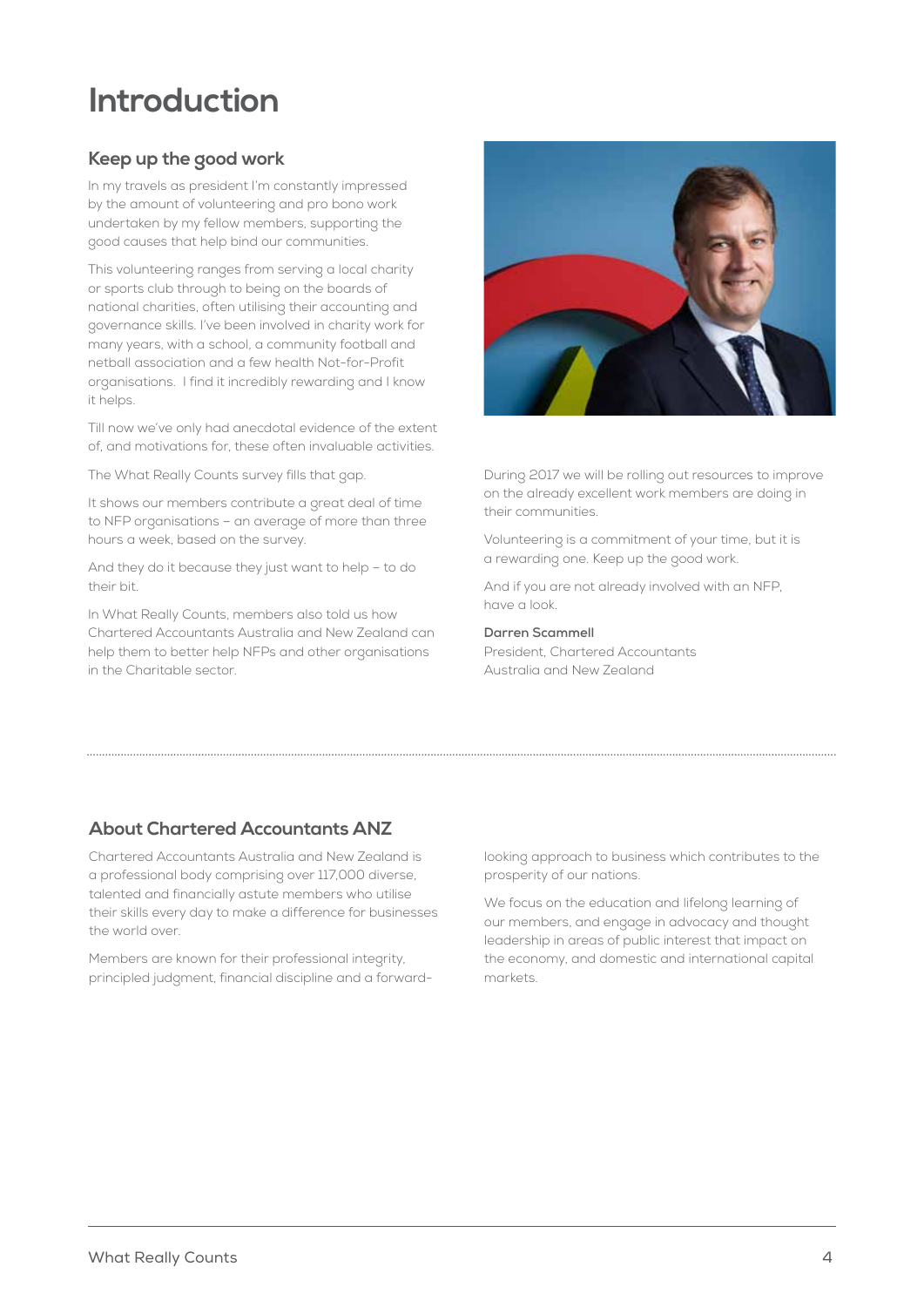## **Overview**

**The Not-for-Profit and Charitable sector is an important part of our community. It has long been recognised that our members generously give their time and skills to support these sectors.** 

CA firms are increasingly being acknowledged for similar contributions. A small percentage of members work directly for NFP organisations and in the Charitable sector.

Recently we increased our support, including policy work, for members providing services to NFPs.

Anecdotal evidence suggests many Australian and New Zealand NFP organisations rely heavily on the voluntary work of our members. However, little is actually known about the nature and extent of this pro bono and skills-based volunteering. In 2015, we set up a Charity and Not-for-profit Advisory Committee to support our members to drive sustainable social impact. They decided early on that a survey was needed to capture information about members' contributions and activities in the NFP sector.

The Australian Graduate School of Management, the Curtin University Not-for-Profit Initiative and Victoria University of Wellington were appointed to conduct this research programme. The authors would like to thank Dr Jeff Coulton (AGSM) and Penny Knight (Curtin Not-for-Profit Initiative) for their significant assistance in completing this project.

Chartered Accountants ANZ would also like to thank PWC, Deloitte, KPMG and EY for their additional help with the survey.

This inaugural research programme is intended as the start of ongoing collection and compilation of information on the participation of our members and CA firms in the NFP and Charitable sector. The findings in this report provide the first general picture of the types and amount, of the pro bono and voluntary work our members do in the community. The programme will also be a conduit for members and CA firms to let us know how we can assist them to build and improve their long-standing and ongoing contribution to the NFP and Charitable sector.

"I feel accountants are always in demand to sit on committees, boards or provide treasury-related roles within non-profit organisations (as well as forprofit businesses) especially now where corporate governance has become a 'hot' topic. Providing some level of resources would be very beneficial, especially to sole practitioners (in a regional area) like myself that have just started becoming involved on committees in a voluntary capacity." Survey Respondent

#### **About this report**

This research programme has two aims-to:

- determine the level of contribution made by members and CA firms to the NFPs operating in their communities
- find out what we at Chartered Accountants ANZ can do to support and build this contribution.

The findings are based on two online surveys sent to all current Australian and New Zealand members:

- individual members (the Individual Survey) and
- CA firms (the Pro Bono Survey).

The surveys were promoted to members by email, advertisements in newsletters and our member magazine *Acuity*. The surveys were administered online via Qualtrics survey software.









Not-for-profit Initiative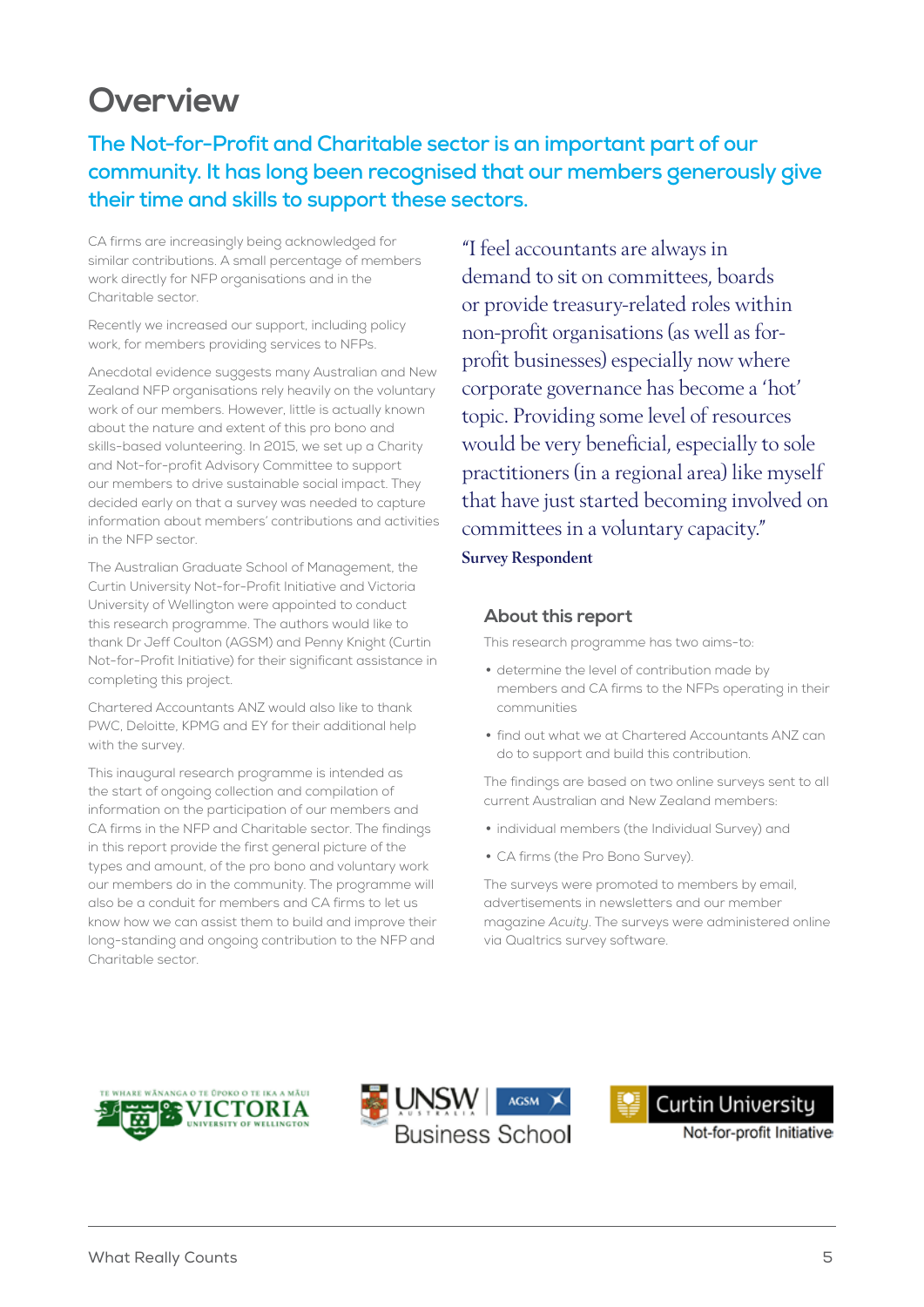## **The contribution of members**

**Respondents reported that they donated over 40,000 days in support of NFPs in the 2015 calendar year. Traditional financial and accounting services dominate the support offered. Many members have also established long-term relationships with NFPs.**



#### **Figure 1** Total number of hours donated by survey respondents (n=1,961)

#### **Figure 2** Average hours volunteering per week (n = 1,976)



Nearly nine out of ten (88%) respondents provided services to an NFP organisation in 2015. In total they provided 327,000 hours or just over 40,800 days of service (see figure 1). Most volunteers (71%) provided up to five hours of pro bono professional services each week.

Just over a third of this time (36%) was filling the roles of treasurer or finance director, 17% in audit/assurance services and 16% as a chair or president of an NFP. The other areas included acting as the bank during fundraising events, providing tax advice and providing strategic planning support.

Overall, nearly 70% of donated hours were spent providing services related to the financial management and governance of NFPs. Just 14% of donated hours related to non-financial support including IT, project management and community relations.

Sixty per cent of respondents reported having more than one role, 30% reported having two roles, 16% three roles and 14% four or more. These could be for one or more NFPs (see figure 3). On average, members donated 165.6 hours per year, or three hours per week (see figure 2).



#### **Figure 3** Number of NFPs individual members are volunteering with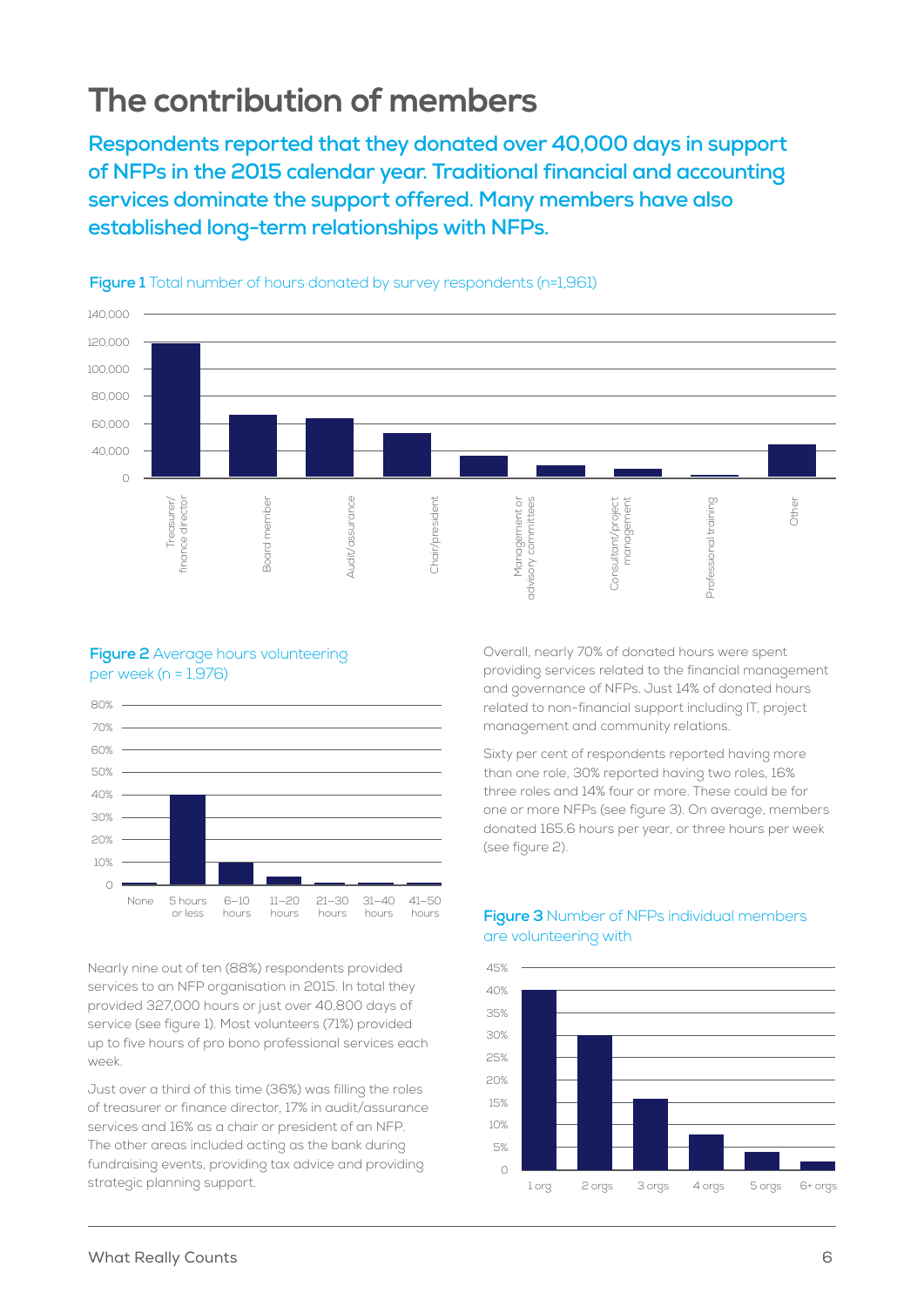

### **Figure 4** NFP sub-sectors supported by Chartered Accountants ANZ members

## **Finance and accounting skills in demand**

Two-thirds of respondents relied on their financial and management skills when providing services, while 91% placed these skills in the top three. A myriad of other skills were provided, including training, mentoring and risk management, reflecting the diversity of our members and their skills.

The sub-sectors supported by respondents are many and varied (see figure 4). Respondents reported that, in 2015, they donated most time to NFPs operating in the cultural and recreation sub-sector, spending 40% of their volunteer hours with these NFPs. The other main areas of focus were education and research, religion,

social services and health which, together, made up a further 28%. These statistics highlight the community focus of members, with only 3% of volunteer activity in professional and business associations.

Respondents also reported long involvements with the sub-sectors they supported. Figure 5 highlights the periods of service given by respondents to each subsector. It can be seen that a considerable proportion of service was undertaken continuously for over a decade. Overall, 47% of those responding to this question reported that they had volunteered for in excess of six years to social service organisations.



#### **Figure 5** Number of years involved in each sub-sector (n = 1,506)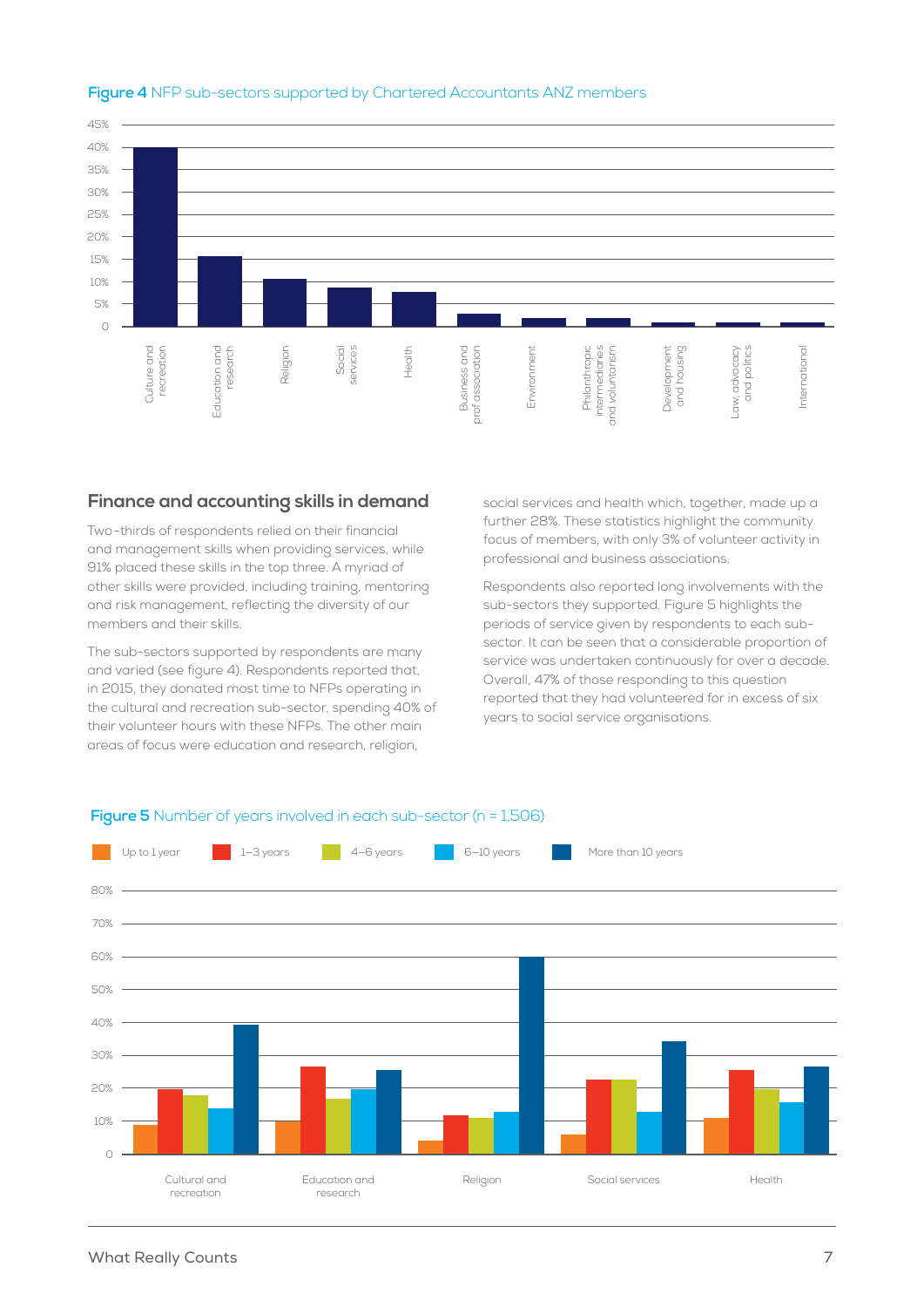### **Why volunteer?**

Over half of respondents reported that they began volunteering because they were asked (see figure 6). This is an important finding as it shows the most effective method of increasing volunteering is a direct personal approach by those already connected with an organisation, rather than through advertising or promotion. Thirty per cent reported that they had actively sought a volunteer role. Only 2% of respondents said that they volunteer as a result of their employer's community activities.

## **Members want to help**

Members reported that they volunteer because they want to help community organisations and because it brings personal satisfaction. Only a small percentage mentioned that their main reason for volunteering is to bring in paid work (9%) or to build their public profile (19%) (see figure 7).

When asked to rank the top three motivations for volunteering, 98% ranked the desire to help the community in their top three. However, volunteering is a two-way street and 91% also ranked personal satisfaction in their top three. This is useful for NFPs looking for volunteers, as meaningful and useful work will be most likely to retain volunteers' interest.

## **Employer support for volunteering**

Figure 8 shows that half of respondents, when asked about employer support, undertook volunteer work during working hours, and 85% said their employer did not set a limit to the number of volunteering hours. This could also indicate that their employers do not have an explicit policy in regard to pro bono work. However, it is likely that performance management is used to set parameters on the ability of employees to volunteer.

Where formal limits on volunteering were set, the hours were restricted by setting ceilings on time spent volunteering by week (40%), month (12%) or year (33%). A third of respondents reported that they were allowed to undertake two hours of volunteer work per week and approximately one-quarter could do three to five hours. One in five respondents were allowed to spend more than five hours a week on volunteer work. This question only related to volunteering in company time. Members also gave their time outside of work hours.

#### **Member commitment**

Respondents plan to continue or increase their current levels of contribution in the next year (see figure 9). One in four respondents increased the amount of time spent volunteering in the 2015 year compared with 2014, and a quarter (24%) expect to increase volunteer time in 2016. However, a third (38%) said they had turned down an opportunity to volunteer in 2015.

#### **Figure 6** How they first started volunteering (n = 2,195)



#### **Figure 7** Top motivations for volunteering



#### **Figure 8** Permitted number of volunteer hours per week (n = 57)

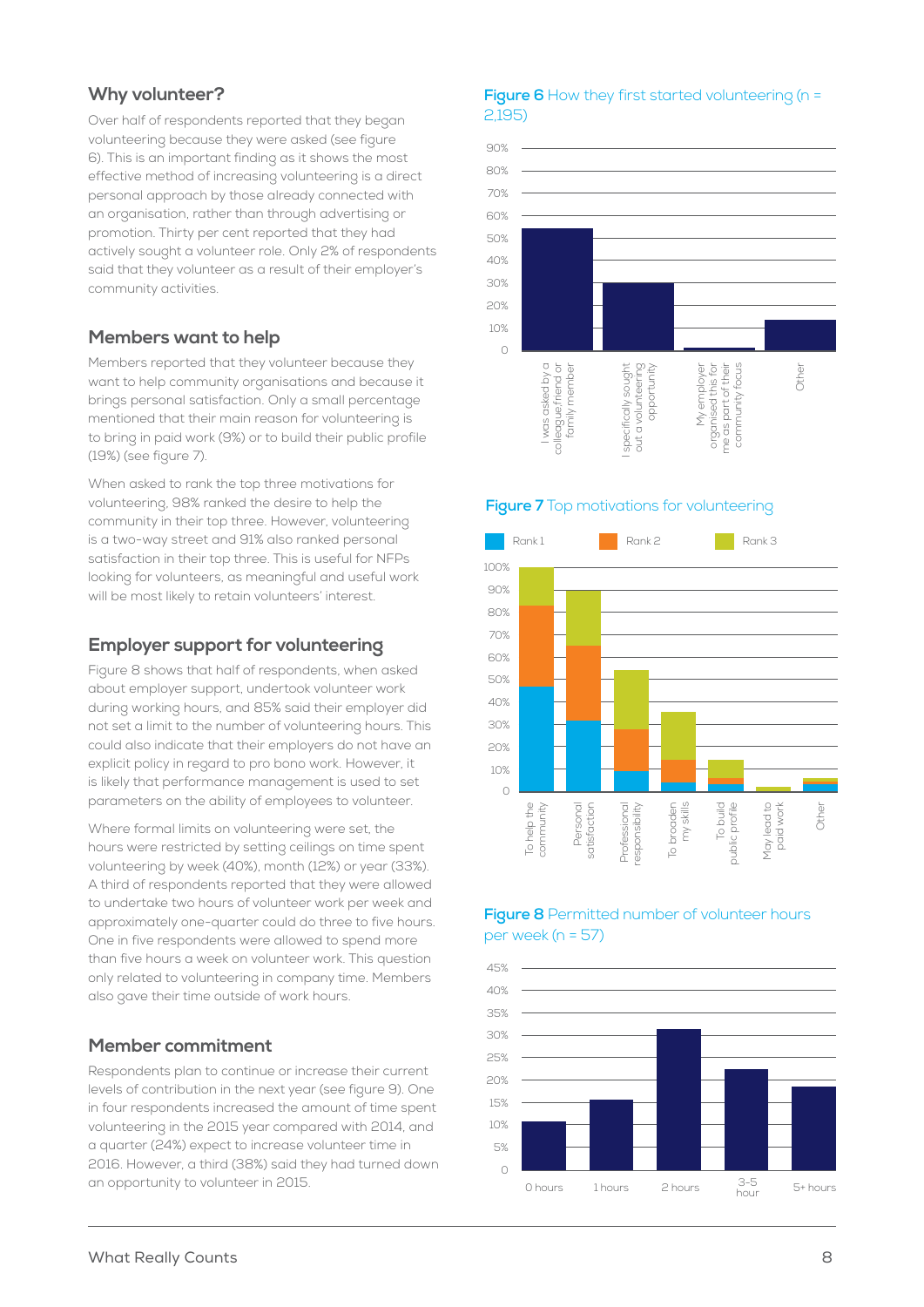#### **Figure 9** Increase in volunteering in the last year and intentions for the next year (n = 2,065)



#### **Figure 10** Main sources of support for NFP work ( $n = 820+$ )



#### **Member support and information**

We asked who members look to for support and information to assist them with their work for NFPs. Nearly half said they contact the charity/NFP regulator (the Australian Charities and Not-for-profits Commission or New Zealand's Charities Services). They also refer to the accounting standards, relevant government agencies, other than the charity-specific agencies, and other professional associations (see figure 10 ).

When asked for more information about the support they use, 129 respondents (71%) said that the most helpful source of information is the accounting standards. This is in line with the findings that much work done by volunteering members relates to financial management.

A relatively small proportion of respondents identified a lack of training as an issue, while mentoring skills and taxation were areas where there appears to be some skills deficiency (see figure 11). While there is much discussion within the broad Not-for-Profit sector relating to mergers and acquisitions,<sup>1</sup> due diligence in this area was poorly represented.

1 For instance, see Morris, S., "Not-for-profit Mergers Offer Help Where Needed", *The West Australian*, 2016



#### **Figure 11** Specific areas of assistance required (n = 1,164)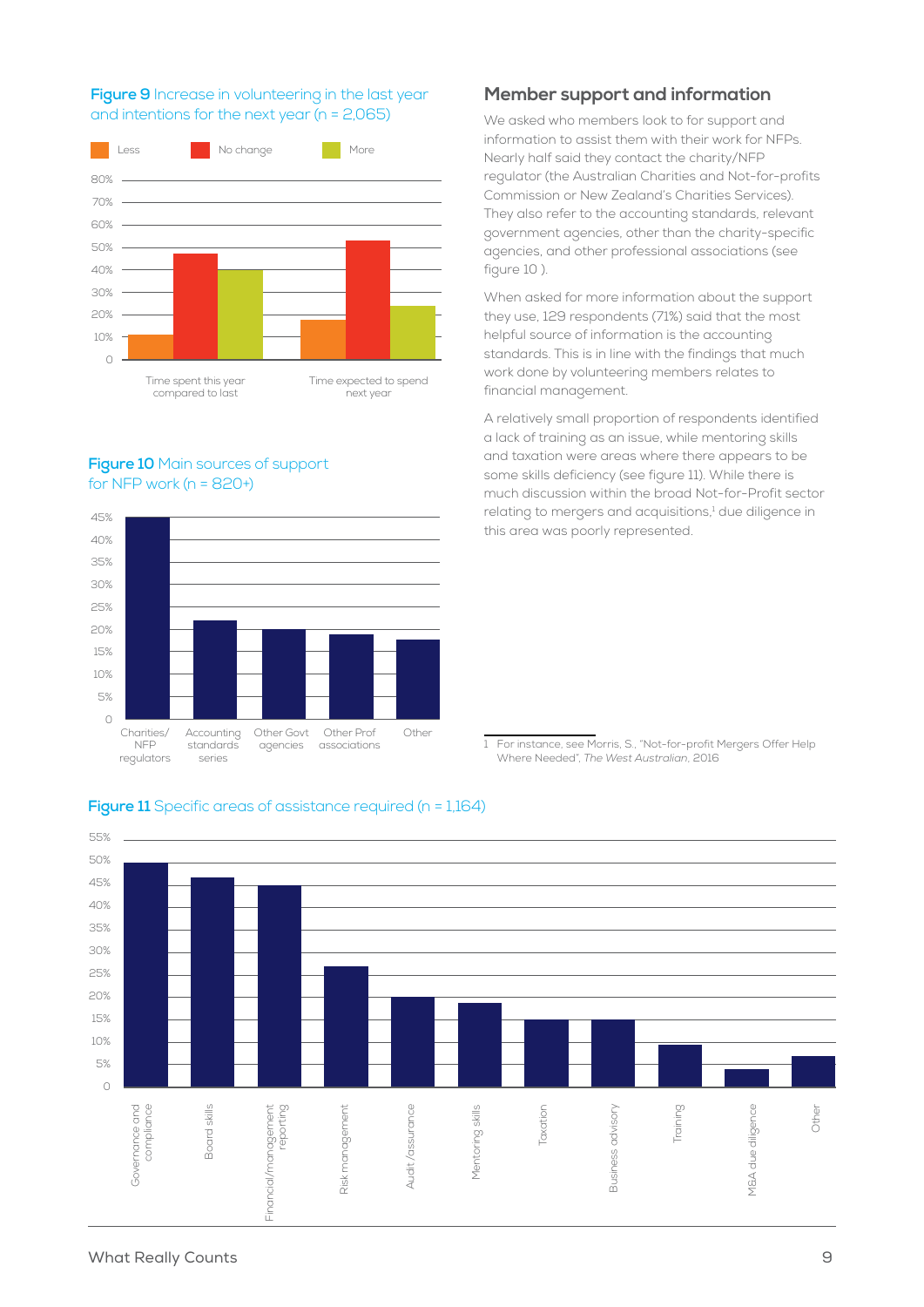### **What are the obstacles to volunteering?**

The single largest barrier to providing more volunteer support was a lack of time. A third of respondents were also concerned about professional risk. Approximately one in five felt they did not have enough information on how to find volunteering opportunities. One in five were not interested in volunteering.

A quarter of respondents felt they were either underqualified to provide the service required or that there was insufficient support available in building the skills necessary to apply their commercial skills to the NFP sector. This finding matches responses reported in the next section where members see the cost of training as a block both from their employer's perspective and from their own as volunteers.

Twelve per cent of respondents cited their employer's lack of support as an obstacle, suggesting that some respondents who want to volunteer also believe their contribution should be supported by their employer. This may manifest as a direct contribution (for example, a donation) or an indirect contribution (for instance, allowing an employee time off to volunteer). It was also identified that some respondents were able to volunteer during work hours, in some cases where employers saw this work as being in the interests of the practice.

The major obstacles experienced by respondents in the Individual Survey are reported in figure 12.

## 100% 90% 80% 70% 60% 50%  $10%$ 30% 20%  $10%$  $\sqrt{2}$ Lack of time<br>Professional risk<br>to find NFP opportunities<br>Not sufficient interest<br>Concern about<br>Concern about<br>coolita of guidance on<br>Lack of guidance on<br>Insufficient expertise in<br>Insufficient expertise in Lack of support from my employer rom my employer ack of support

#### **Figure 12** Obstacles to volunteering (n = 1,841)

#### **Figure 13** Preferred way of accessing assistance from Chartered Accountants ANZ (n = 1,340)



## **What can Chartered Accountants Australia and New Zealand do?**

As a professional organisation, we want to provide members with the necessary tools to undertake their work. This work is extremely varied and relates to all facets of organisational and commercial management.

Overall, respondents felt that the organisation should consider enhancing its support of members by:

- maintaining an up-to-date and resource-rich website
- providing short and focused webinars or web materials relating to specific issues that can be readily absorbed
- offering cost–effective and impactful training
- providing a location–based volunteer-matching service
- recognising member participation as a volunteer in the CPD requirements.

Respondents were also keen to provide their individual thoughts in relation to this area of the questionnaire. They show a preference for meaningful support including cutting red-tape and industry-specific Accounting Standards. Additionally, some of the feedback suggests that not all communications regarding NFPs are effective. A number of comments indicated more could be done to raise members' knowledge relating to the resources and supports already provided.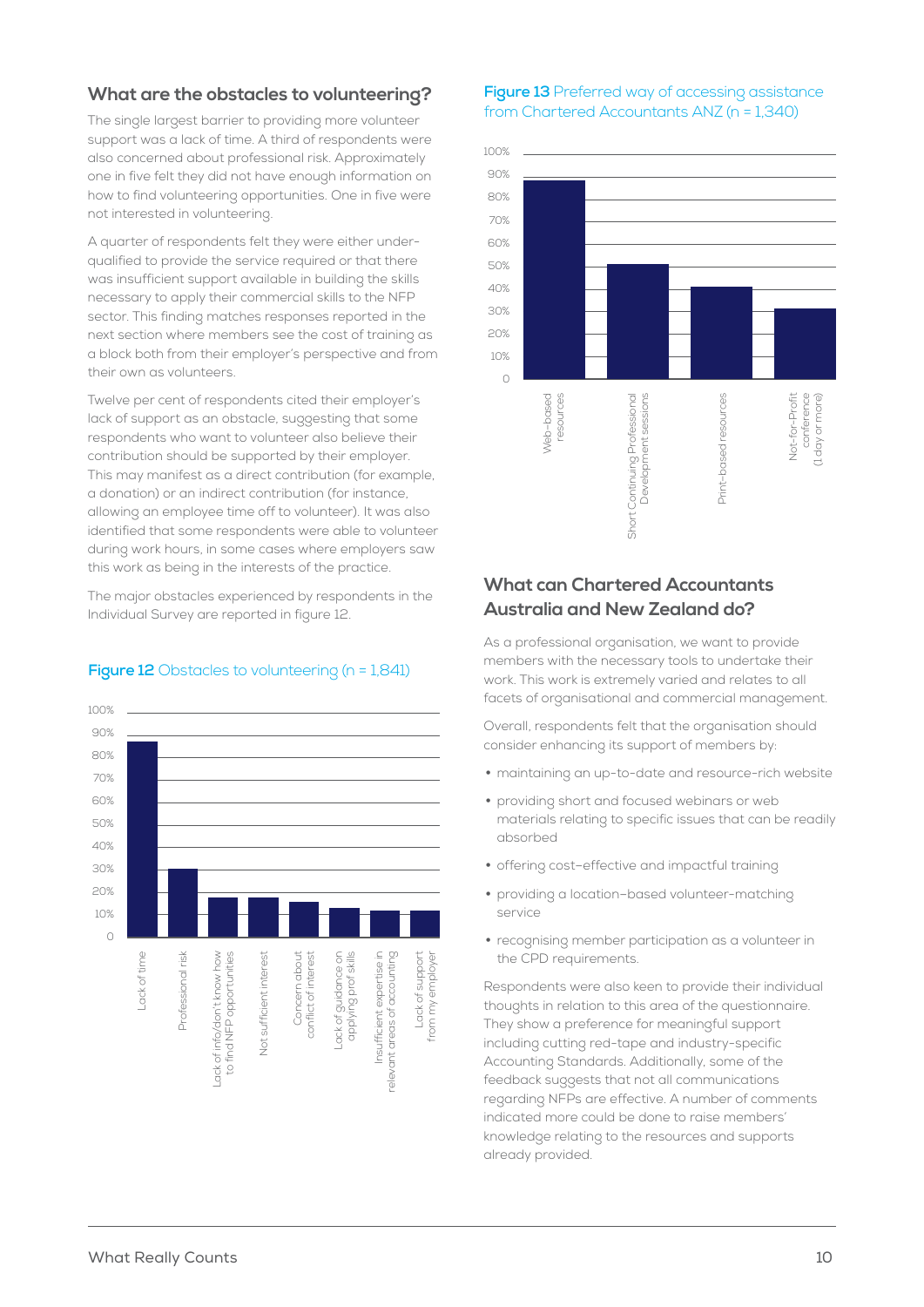## **Who responded to this survey?**

This section provides context to the responses discussed above by reporting on the demographic profile of Individual Survey respondents.

Figure 14 highlights that 41% of respondents to this questionnaire were women and 59% were men. This reflects our current membership mix.

It was expected that senior and retired members would be more highly represented in the survey. To some extent, this is the case. Figure 15 shows that, of the 1,625 people who responded to the demographic questions, 20% were over 60 years of age, while a further 28% were over 51 years of age.

**Figure 14** Gender (n = 1,625)



**Figure 15** Age (n = 1,625)

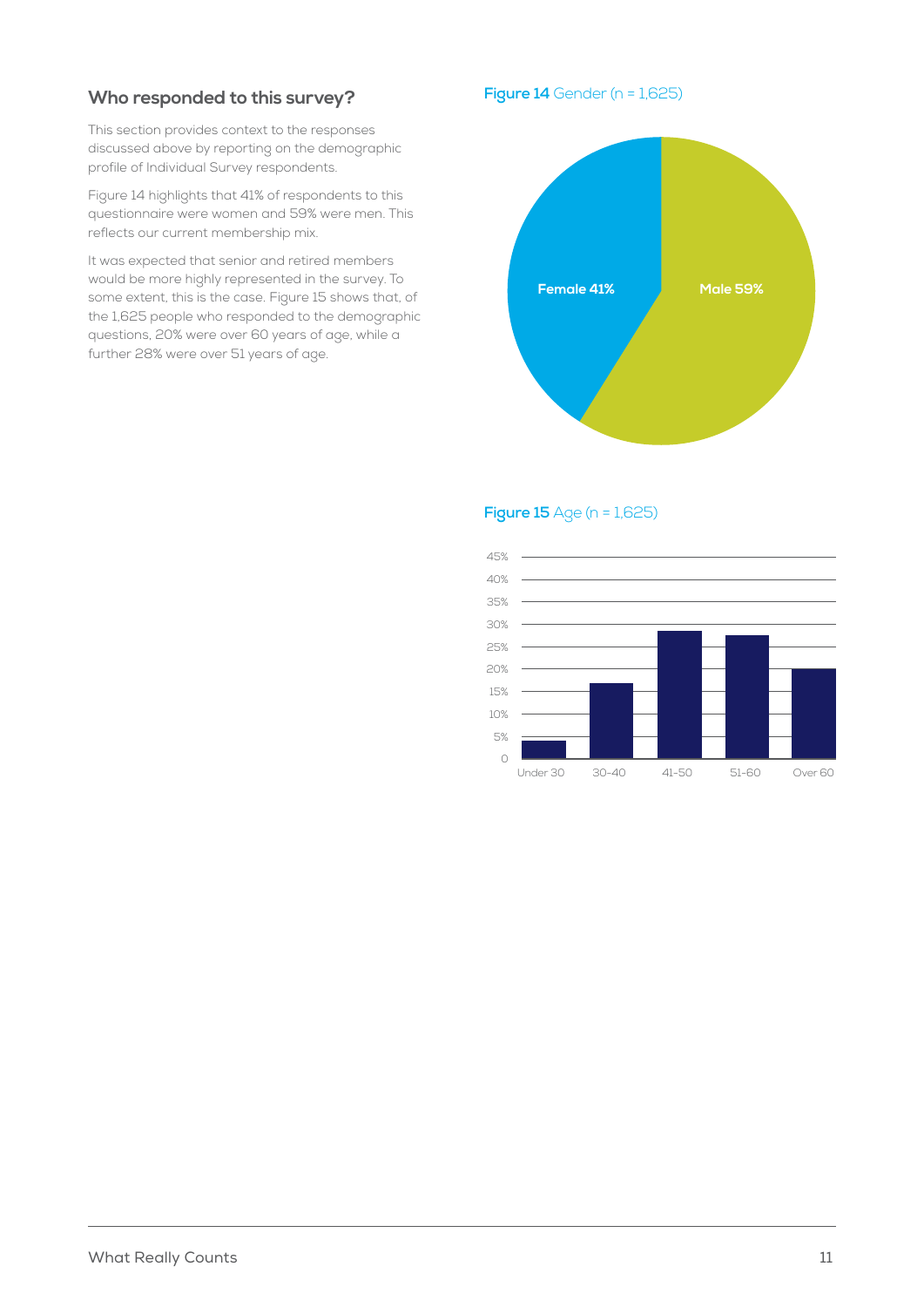## **The contribution of CA firms**

**A significant number of CA firms provide pro bono services or support their staff in doing so, but more could be done.**

**Figure 16** Percentage of accounting practices with staff undertaking pro bono work (n = 266)



Of the 266 CA firms taking part in the Pro Bono Survey, 89% indicated that they had staff undertaking pro bono work. (see figure 16)

A significant proportion of relationships between firms providing pro bono services and NFPs are ongoing. On average, 65% of pro bono services are ongoing compared to 20% new or one-off engagements.

### **Why were these firms involved in pro bono work?**

Figure 17 highlights the primary and secondary reasons firms gave for providing pro bono services in the first place. Similar to the individual survey, the primary reasons are helping community organisations and achieving personal satisfaction. Respondents also said they are motivated through a sense of professional responsibility.

However, higher numbers of firms than individuals offered the secondary reason, that it "may lead to paid work", reflecting the impact of multiple stakeholders on decision making compared to individual member decisions. This desire for reciprocal benefits is to be expected, as partners of firms have significantly more responsibility toward their colleagues and employees than individual accountants. As such, they must make resource allocation decisions in the interests of the firm rather than simply their own.

#### **Figure 17** Reasons for volunteering (n = 2,195)

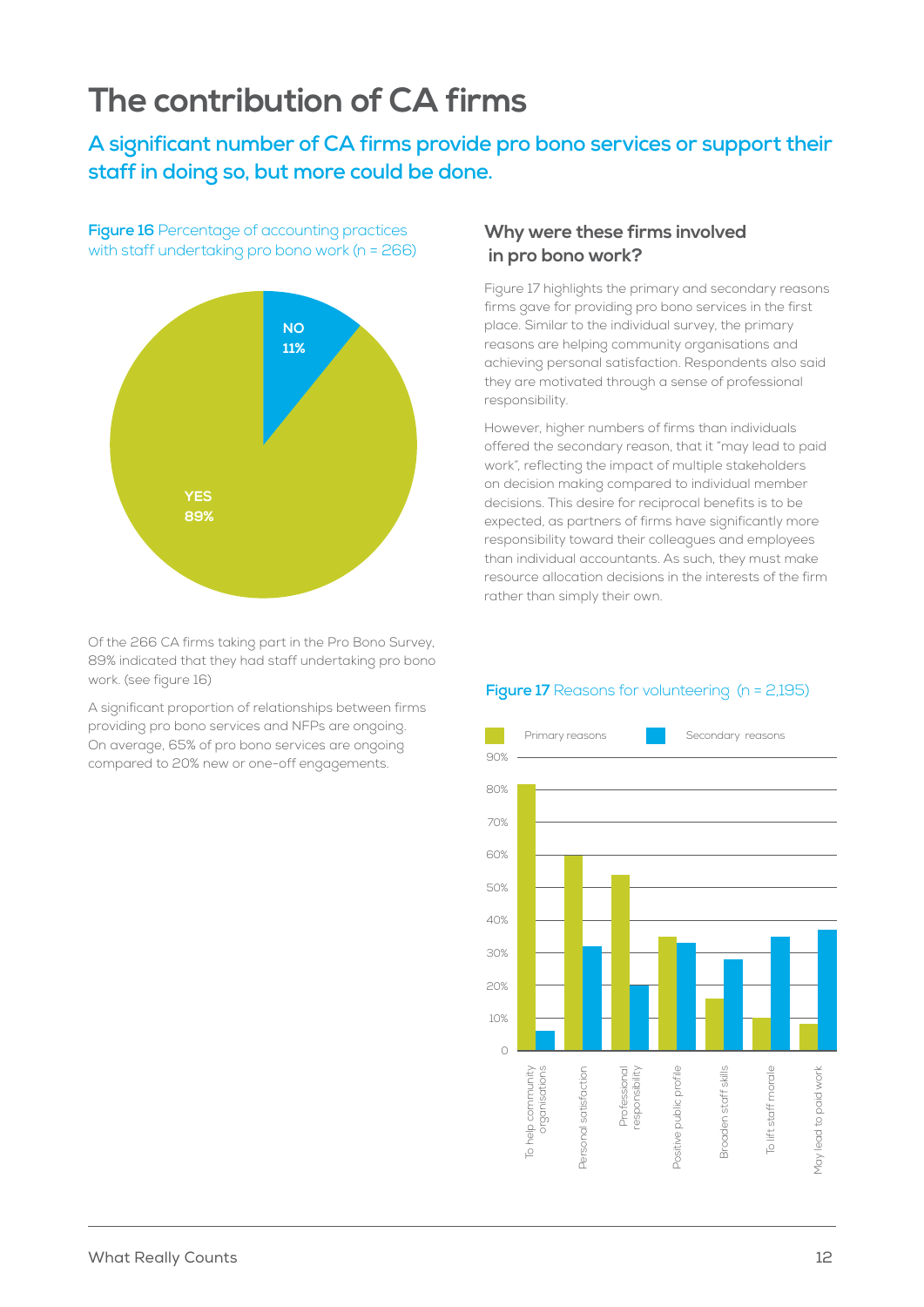### **Sources of referral for pro bono work**

Similar to the results reported in the individual survey it appears that the main way respondents began volunteering was because someone they knew asked them. A direct request (cold call) is the second largest source of referrals behind those from existing clients. (see figure 18)



#### **Figure 18** Sources of referral of pro bono work  $(n = 157)$

Interestingly, as can be seen in figure 18, the fifth-most likely source of referral is other firms. This indicates that the referring firms do not undertake pro bono work, they do not have the skills or capacity to support the particular need, or they are too busy to take on the extra work. Comments provided by respondents indicate that there is likely to be far greater demand for the pro bono services of firms than there is capacity to provide it. Firms make decisions regarding whether or not to take on additional pro bono assignments based on a number of factors:

- their current workloads
- the commercial advantages that may arise as a result
- the sector that the NFP comes from (on the basis that building knowledge of one sector is more efficient than trying to provide pro bono services to multiple sectors)
- whether the firm (or accountant) has a personal affiliation with the cause or the people involved.

#### **Figure 19** Philosophies regarding pro bono work  $(n = 159)$



## **What mechanisms do firms use to manage their contribution?**

The importance firms attach to pro bono work impacts on the extent to which their staff become involved in such activities. Figure 19 shows the broad perspectives taken by respondents regarding whether they promote the value of pro bono work in their firms. More than half (52%) reported that they encourage staff to undertake pro bono work in some way, whether during or outside of work time.

Forty per cent of respondents reported that their firms don't actively encourage or discourage their staff participation in pro bono work.

Only 7% of firms reported that they had a policy relating to pro bono work undertaken during 2015. Additionally, 15% reported that their firm has an informal policy, while 2% consider that they are on the path towards establishing a policy. Three-quarters of respondents reported that they did not have a policy in place at all and did not indicate whether such a policy was a priority. This is consistent with the fact that only 9% of respondents reported that they had a mechanism for allocating pro bono work within the firm. It would seem larger firms are more likely to have such policies in place.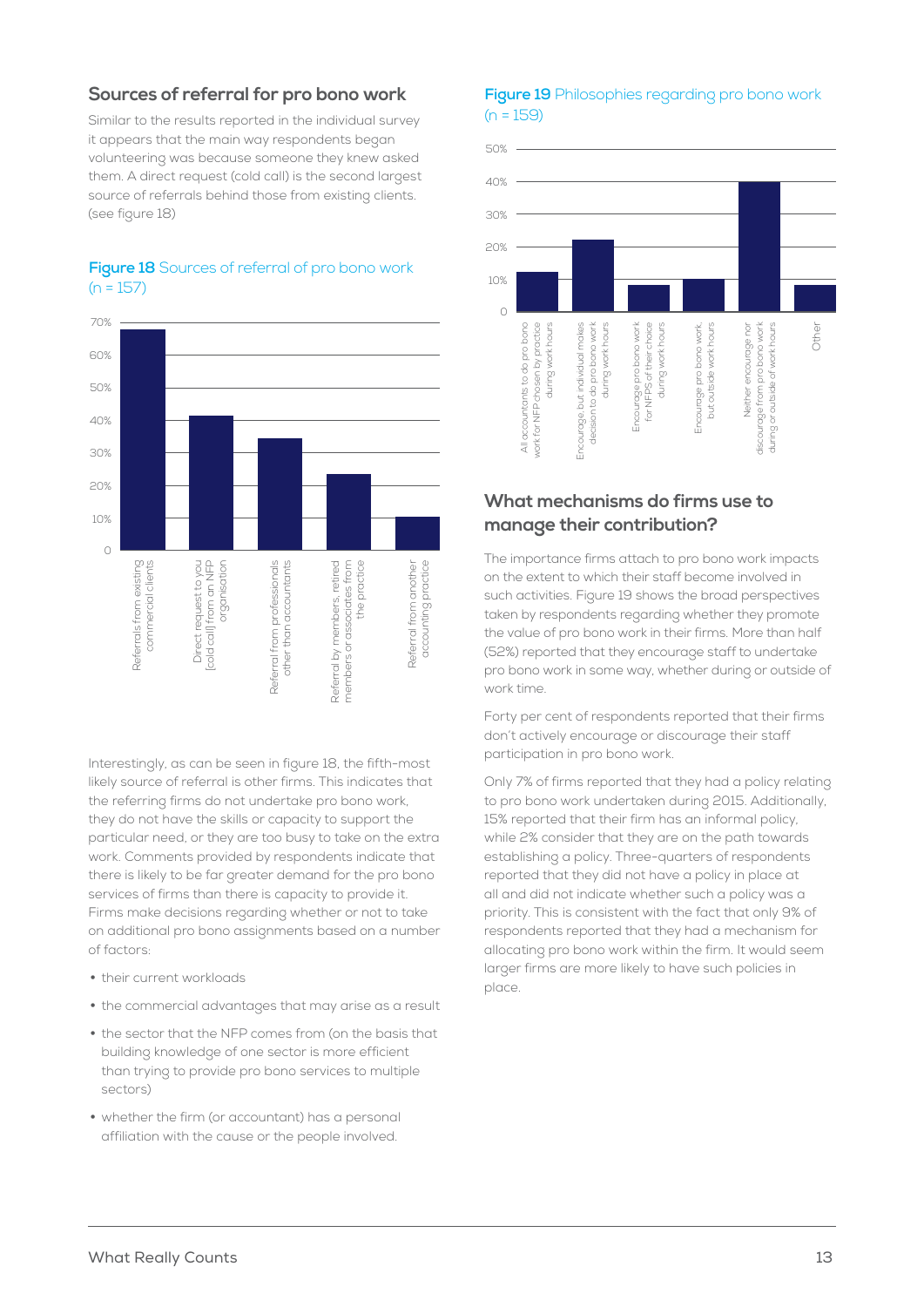## **What mechanisms do firms use to manage their contribution? (continued)**

Responses provided by some firms indicated that they have developed an objective for their pro bono work over and above the benefits described. They take a firm-wide view of their pro bono activities and set goals in relation to the outcomes and impact they seek to achieve. This approach would seem to have merits in the context of staff skills and experience as well as measuring outcomes and accountability within the firm and to the recipients of the firm's pro bono work.

In terms of the supervision of pro bono work, in every instance – and as might be expected – a partner was involved. Twelve per cent of respondents also indicated that the practice had a pro bono and/or volunteering coordinator, reinforcing the importance of this area of activity to these firms. No respondent answered that no one was responsible for this area of activity.

## **What are the obstacles to undertaking pro bono work?**

As with the Individual Survey, firms reported that lack of time restricted their capacity to undertake pro bono work. Thirty-eight per cent of the 181 respondents reported they turned away requests for pro bono work in 2015.

Professional risk and concerns around conflict of interest were also major obstacles to undertaking pro bono work.

They also saw us, Chartered Accountants ANZ, as a source of support when lack of guidance, insufficient expertise and a perceived lack of external practice support were obstacles for pro bono work. This also matches responses identified in the Individual Survey.

Seven per cent of respondents said a lack of information regarding how to contact NFPs prevented them from undertaking pro bono work. This finding is useful in highlighting the opportunity for us to create connections between firms and the NFP sector in need of the firms' expertise.

#### **Figure 20** Obstacles to undertaking pro bono work  $(n = 147)$

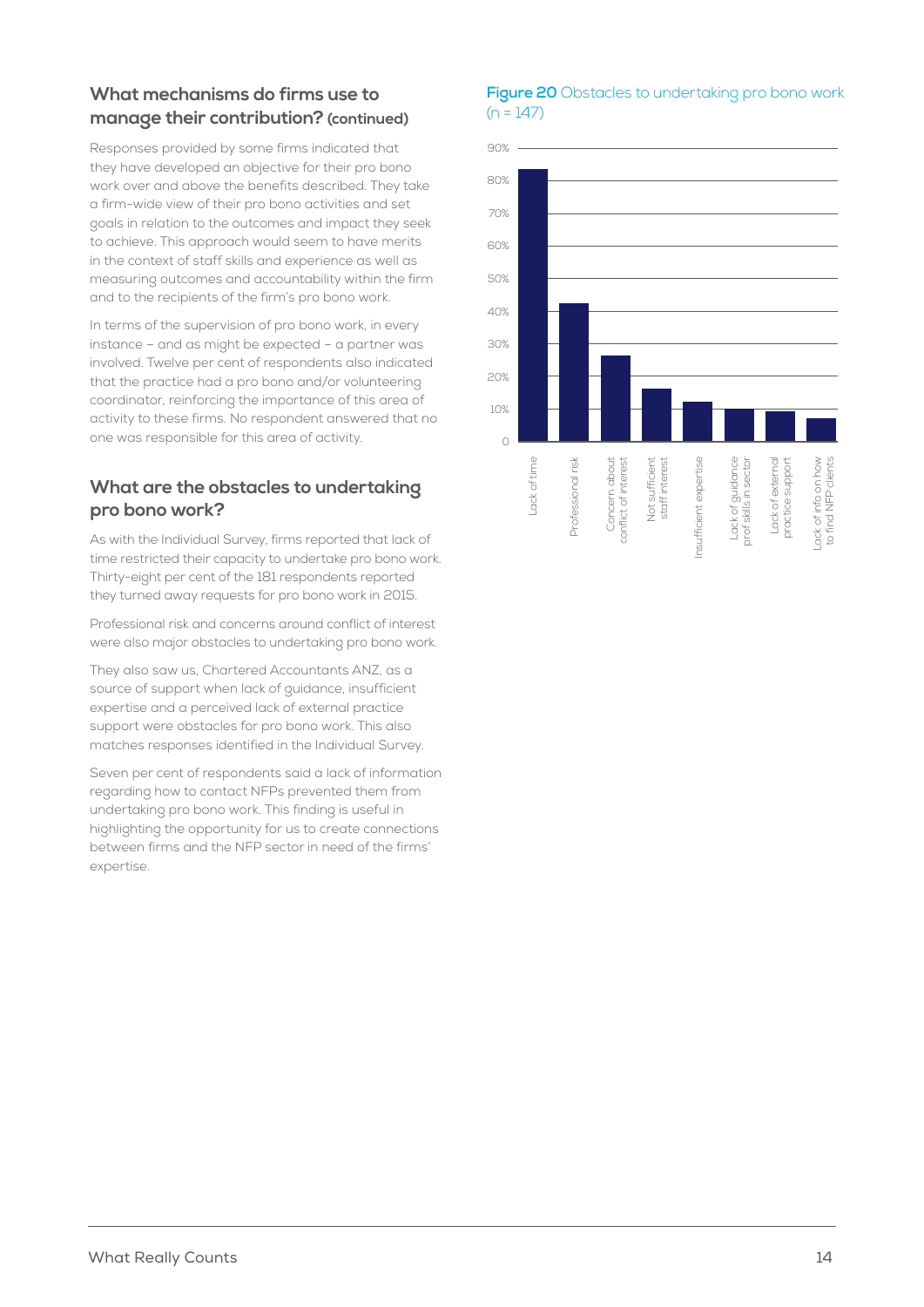

#### **Figure 21** Sources of support (n = 141)

#### **What are the main sources of support?**

As with individual members, national charities regulators are seen as the primary source of guidance for respondents.

The accounting standards setters are also identified as a primary source of support, while other professional associations and government agencies are also valued. (see figure 21).

### **What do these firms do for NFPs?**

Unfortunately the questions relating to service types were not completed by most respondents. This means that this report cannot categorically set out findings relating to the types of services provided by firms in their pro bono work. However, anecdotal evidence, combined with responses provided by firms and the support needs expressed, give a reasonable picture of the kind of services sought by NFPs from pro bono service providers. These include:

- financial management services
- governance services and support, including acting as treasurer and chair of NFP boards
- audit services
- mentoring.



#### **Figure 22** Support required (n = 143)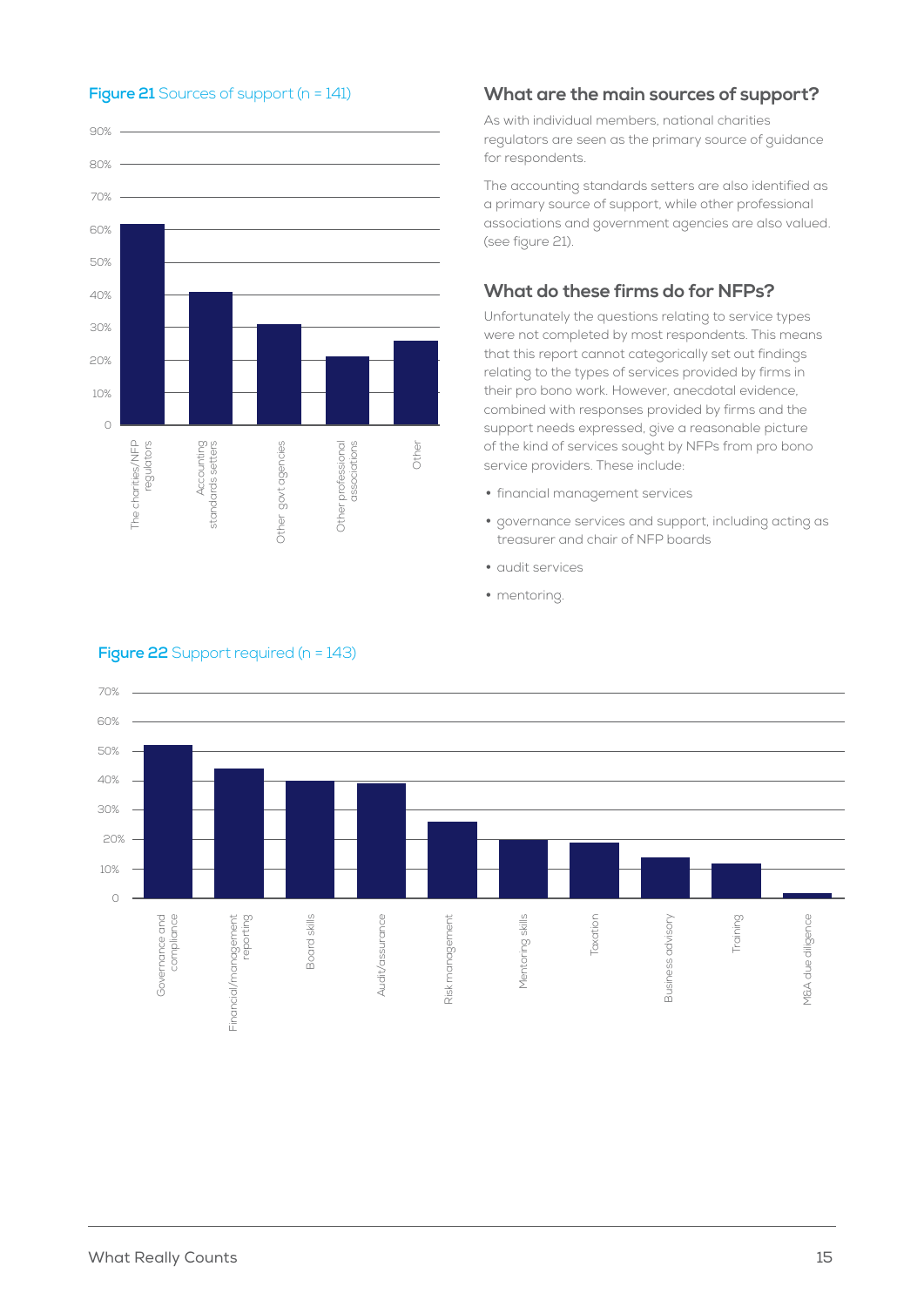## **What support can Chartered Accountants ANZ provide?**

The respondents were very clear about the things they thought we as an organisation could offer to support member firms in their pro bono activities. (see figure 22). These are readily identifiable as typically financial and accounting services. However, mentoring skills development, training skills development and mergers and acquisition advisory skills were all sought by the firms as well.

Comments also suggested a need for pro forma accounts for small NFP entities, more support required for the NFP discussion groups, and cheap or free training for firms actively involved in pro bono work.

Additionally, figure 23 points to the kinds of initiatives respondents consider the organisation could pursue to support firms undertaking pro bono work. As with most responses reported in this section, these initiatives are the same as those for the Individual Survey.

### **Who responded to this survey?**

In total, 266 accounting firms responded to the Pro Bono Survey. Of these, 58% are sole practitioners, 31% have two to five partners, 6% have six to 50 partners and 5% have over 50 partners. Nearly three-quarters were small firms with fewer than 10 accountants, and 18% had 11 to 50 accountants.

This broadly reflects the distribution of member firms in Australia and New Zealand.

Figure 24 provides a breakdown of the respondents by numbers of accountants employed in the firm. Not all of these employees were necessarily members. Clearly, the vast bulk of respondent employees are employed in small firms, indicating an area of need for our ongoing support to members who donate their time to NFPs.

#### **Figure 23** Initiatives that Chartered Accountants ANZ could undertake (n = 129)



### **Figure 24** Employment profile of the firms in the sample  $(n = 163)$